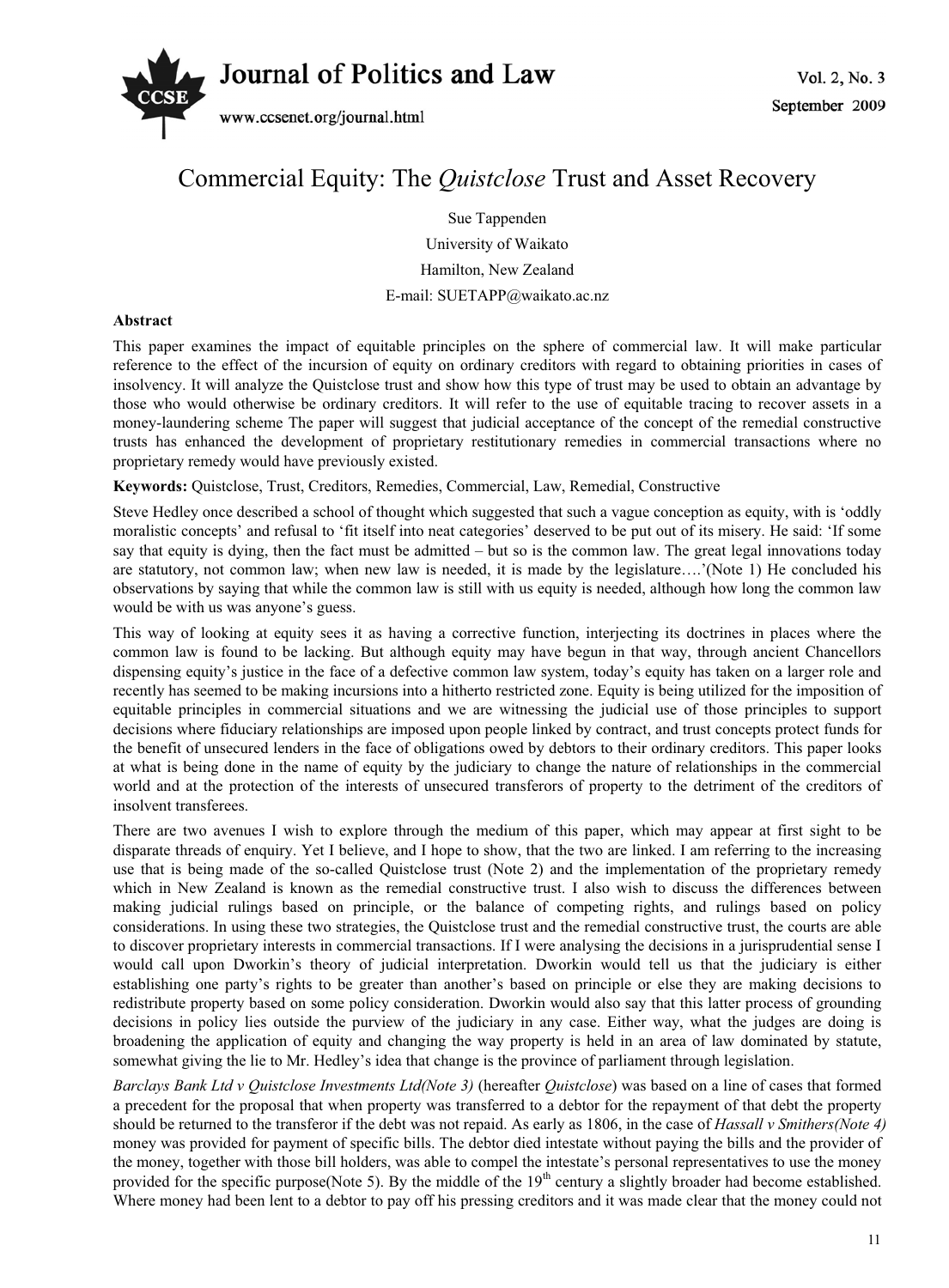be used for any other purpose, the money lent for that purpose became 'clothed with a specific trust' (Note 6). This was the judgment of Abbott CJ in 1819 in the case of *Toovey v Milne*. It was decided that, if, before the money was paid to creditors, the debtor became bankrupt, that money had to be repaid to the lender. The trustee in bankruptcy would be bound by an 'implied stipulation' (Note 7) to return it and the money would not become part of the debtor's assets. This reasoning was applied in *Edwards v Glyn(Note 8)* in 1859 and became a well established principle in cases involving personal bankruptcy. Lindley LJ in *Re Rogers (Note 9)* went so far as saying:

'I entertain no doubt that [the lender] could have obtained an injunction to restrain the bankrupt from using that money for any purpose except that of paying his pressing creditors.

That being the case the money could not vest in his trustee as part of his assets as the debtor never had the beneficial interest in the money.

It was not until *Quistclose* in 1970 that the House of Lords applied this line of authorities in the context of corporate insolvency. Now we have a situation where lenders use the *Quistclose* trust to protect themselves against the risks inherent in their borrowers becoming insolvent and thus absolving themselves from the necessity of taking security for their loans. In examining the concept behind the doctrine, several questions arise as to the nature of the *Quistclose* trust. It may be a type of proprietary remedy, and if that is the case we will be able to show an express trust to have been created so that the transferee may be said to have never enjoyed the beneficial interest in the transferred property.

It may be a type of purpose trust which for some reason is not declared void for want of certainty of object. Perhaps it is analogous with the doctrine spelt out in *Re Denley(Note 10)* which was a purpose trust that would have been void for lack of beneficiaries but was saved by being found to be for the benefit of individuals. I will come back to this idea. Another possibility is that the *Quistclose* is a constructive trust and if it is what sort of constructive trust could perform its functions. Again, I shall return to the idea of a constructive trust being at the heart of the doctrine found in *Quistclose.*

The case itself is fascinating and it's one I use to stir up enthusiasm for equity and trusts in my classes. I use it as an example of what a trust can accomplish, even when we are not sure if it is in fact a trust. I use it as an example of how the devious and well informed can overcome the ordinary shareholders, workers and ordinary creditors of a firm that continued trading even though its managing director ought to have known it had long since passed the brink of bankruptcy. The man behind the company is also fascinating in the way he was able to get away with so much for so long.

As you will know, the *Quistclose* case was brought by Barclays Bank who wanted to use money they held in an account for a company called Rolls Razor to offset an unauthorised overdraft amount. In June 4 1964 Rolls Razor owed Barclays Bank 484,000 pounds whereas its overdraft limit was set at 250,000 pounds. Barclays Bank was actually in the best position of all as it had taken a security against the plant and factory valued at 4 million pounds. In May 1964 the managing Director of the company, John Bloom, persuaded his Board to declare a generous dividend at a time when the company's accounts showed a loss of 179,000 pounds for the first three months of 1964. It has been suggested that even this figure does not represent the true amount of the deficit. A subsidiary electronics firm was close to collapse. The Board was for the most part in a state of denial as far as the financial position of the company was concerned. The paperwork was in a state of chaos but they knew that a cash injection was needed and it was suggested by one director, Jack Jacobs, that unless money was forthcoming the board should recommend liquidation. In order to meet the payment of the dividend Bloom approached Sir Isaac Wolfson, who was referred to mysteriously as Mr X in the Court of Appeal judgment of Harman LJ. Sir Isaac Wolfson had a vested interest in keeping Rolls Razor going. The firm was manufacturing and selling washing machines. Wolfson's finance company was providing the Hire Purchase finance which enabled ordinary people to buy the new washing machines which were sold door to door at heavily discounted prices. They were very popular and while people entered hire purchase agreement, Wolfson was making money. The figure suggested was one million pounds which was to come from Wolfson's company, General Guarantee Corporation. However the money was transferred to Quistclose Investments Ltd by Bloom himself. It was a shell company and the source of the money has never been properly documented. Most people believed it was Wolfson, through General Guarantee Corporation, others say it was Barclays Bank, although this was unlikely. Whatever the source Bloom's confidence soared and he was convinced that a financial hurdle had been overcome.

At this point I want to elaborate on something Robert Stevens said, in his chapter entitled 'Rolls Razor Ltd'(Note 11) in 'The Quistclose Trust: Critical Essays' that John Bloom went to the school 'labelled by some sections of the press as the worst school in Britain'. While it is true that the school that now occupies the site of Bloom's old school on the edge of Hackney Downs was closed in 1995, having been shown to be an educational disaster, that school was not the one Bloom attended. John Bloom went to the Grammar School which was originally on the site. It was known locally as The Grocers' School and was in fact inaugurated by the Worshipful Company of Grocers in 1876. Entry was by examination only and only the brightest of students could attend. It was a hugely successful School with an enviable reputation and alumni that includes playwright, Harold Pinter; writer and actor, Steven Berkoff; physicist, Cyril Domb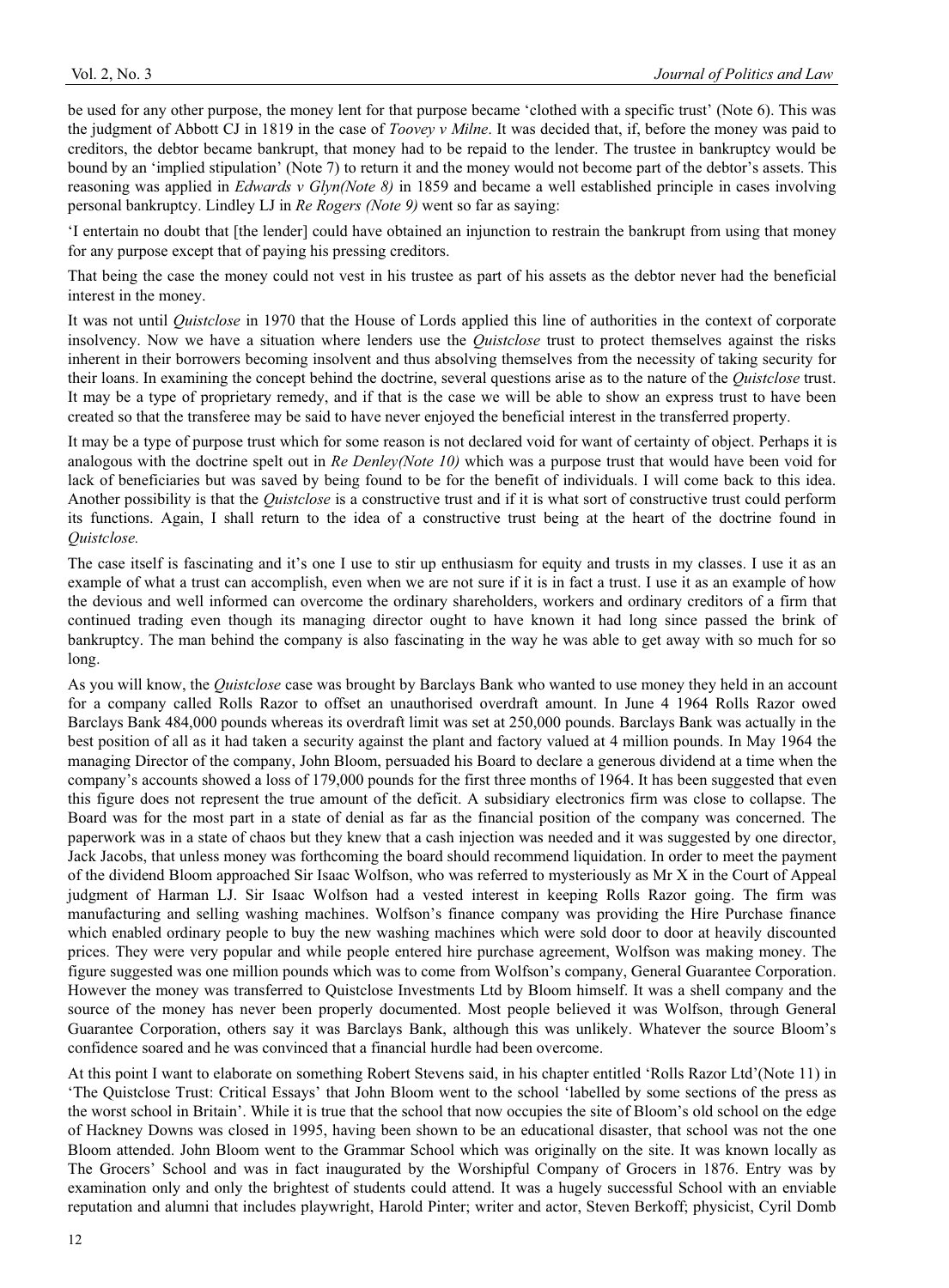and world darts champion Eric Bristow. Sir Michael Caine also attended the school for a while in the 1940s, as did my cousin Professor Gough who is at the University of Cambridge. John Bloom wasn't the wild boy from the East End of London some sources try to portray, instead he was intelligent and had entrepreneurial skills for which, for some time, he was respected.

In July 1964 Quistclose Investments Ltd wrote a cheque in favour of Rolls Razor for nearly 210,000 pounds. When the cheque was sent to Barclays Bank it was accompanied by a note. The instruction to the bank was that the money should be paid into a separate account and held for Rolls Razor for the purpose of paying the declared dividend. It is believed that during the negotiations with Sir Isaac Wolfson a stipulation was raised that the loan was conditional on the dividend being paid. The payment into the Rolls Razor account was sufficient to boost Bloom's confidence that all would be well to the stage where he felt comfortable taking a holiday in Bulgaria where his yacht was moored. Arranging holidays in Bulgaria was another of Bloom's entrepreneurial schemes, called Rolls tours, and it must be admitted that, as terrible as the holidays sounded, with hours of coach travel through communist countries, they were the start of the modern package holiday.

This of course was a terrible mistake. Without their charismatic managing director to guide them, the board accepted the advice of a financial adviser (who had been very well paid in advance for his services) that the company should be immediately wound up voluntarily on the grounds that it was hopelessly insolvent. When Bloom returned from Bulgaria three days later he had no choice but to accept what had been decided in his absence. It was at this point that Barclays informed Rolls Razor that it intended to exercise its power and combine the overdrawn account with the share dividend account and the *Quistclose* case as we know it began.

I have gone into a lot of background detail to illustrate the point that if indeed a trust was being created by this sequence of events the company which would benefit from the trust is Quistclose Investments Ltd which was a shell company, under the control of John Bloom, who supplied the money that was lent to Rolls Razor. The reason for the elaborate arrangement to ensure the dividend was paid was not altruistic regard for the shareholders, but rather was part of a larger scheme to ensure that financial support was forthcoming from a party who was intimately concerned for the continuation of Rolls Razor to ensure his own profits did not diminish. The immediate effect of the loan was to make the company appear to be solvent, when it clearly was not. All of these factors are inherently repugnant to equity yet none of this was discussed by the House of Lords. Nor was the issue raised as to why the shareholders were no longer represented by the time the case was heard by the Lords.

Unlike the earlier nineteenth century cases the concern was not for the fulfilment of the purpose of the loan but instead the protection of the lender. The House of Lords was persuaded that the financial arrangements surrounding the transfer of the funds clothed the funds in a trust and imposed a fiduciary obligation on the one who held the money (Barclays Bank) to return the funds to the transferor (Quistclose). Usually a trust will be declared with the consent of the parties unless the trust is imposed as the result of circumstances. (Note 12) Although a chose in action can undoubtedly serve as the subject matter of a trust the problem remains as to the identities of the settlor, trustee and beneficiary.

If we say that Quistclose Investments Ltd was the settlor we may say that Rolls Razor acted as trustee and the chose in action was created when Rolls Razor deposited the money into the Barclays account which Rolls had received from Quistclose. However Lord Wilberforce disagrees with this analysis, preferring Barclays Bank in the role of trustee. He asks (Note 13) whether Barclays Bank has notice of the terms upon which the loan was made. This is a difficult point to overcome if we are to accept the arrangement as a trust since one cannot be a trustee of money that is owed to another and in its relationship with Rolls Razor the bank merely holds the money under a contractual duty to the depositor, not as trustee. If on the other hand Rolls Razor is the trustee, we must look for a declaration of trust by Quistclose which showed an intention to vest rights in Rolls Razor as trustee, rather than as outright owner. The only indication we have of any restriction is the note that accompanied the deposit, saying that the fund was to be used for the payment of the dividend. But that note came from Rolls Razor, not Quistclose, although Lord Wilberforce appears to ascribe the same intention to Quistclose Investments Ltd. (Note 14), although the proviso was never declared by that company.

Whoever expressed the intention, and whether or not it can be ascribed to Quistclose Investments Ltd, there still remains the problem that by stipulating where and how the funds should be applied is not the same as creating a trust. There are many examples of cases where a transfer encumbered with a condition for its use was declared not to constitute a trust. (Note 15) The stated purpose can only serve to define the subject matter of the trust or show the motive behind the transfer; it does not of itself create a purpose trust. Even if it was capable of creating a purpose trust there are huge obstacles to overcome to avoid the purpose trust from being declared void for lack of a human beneficiary. This is a topic to which I shall return.

The issue of keeping the transferred funds in a separate account has been identified in some cases as crucial to the finding of a *Quistclose* trust (Note 16), but Quistclose Investments did not impose any duty of segregation over the money. The bank was advised by Rolls Razor to keep the money in a separate account but this stipulation did not come from Quistclose Investments. One may ask whether the absence of such a stipulation from the lender allowed the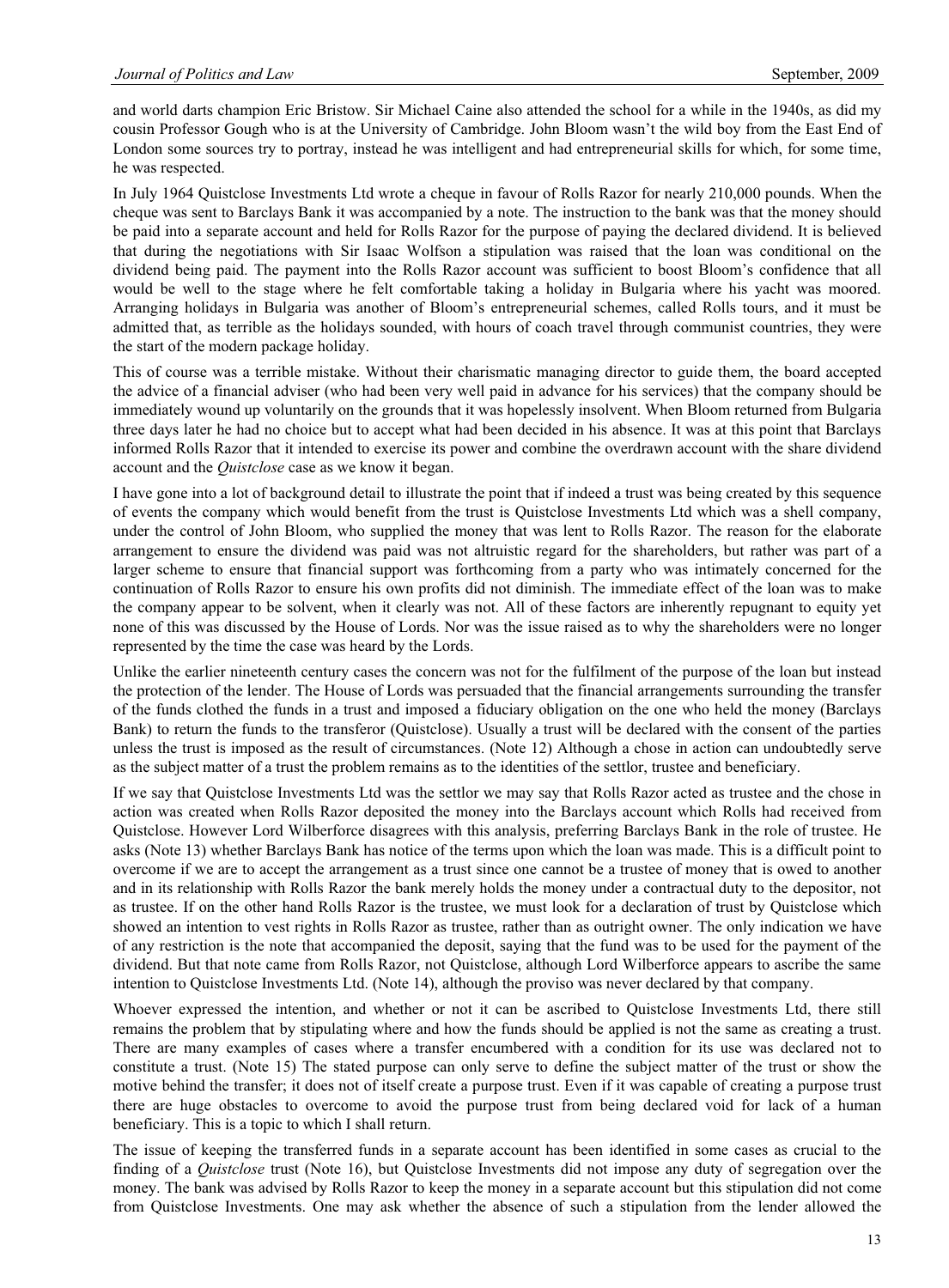borrower to take the benefit of the transfer absolutely. A larger issue is that of identifying a beneficiary of any trust that may exist.

Peter Millett wrote about the issue prior to his elevation to the Bench in 'The Quistclose Trust: Who Can Enforce It?' (Note 17) in which he found the result to be 'simple and orthodox'.(Note 18) He saw the *Quistclose* arrangement as a bare trust accompanied by a mandate to use the money for a specified purpose. When the purpose of the mandate failed (to pay the dividend) the express trust protected the rights of the lender and ensured that the money was returned to him. So for Peter Millett the *Quistclose* trust is not remedial, there is no need for a resulting trust nor should a constructive trust arise. The *Quistclose* trust merely gives effect to the wishes of the settlor, Quistclose Investments Ltd. This view has certainly been adopted in New Zealand by the Court of Appeal in *General Communications Ltd v Development Finance (Note 19)* and in Australia in the High Court: in *Australasian Conference Association Ltd v Mainline Constructions Pty Ltd* (1978) (Note 20) Gibbs ACJ, with whom the other two members of the majority of the court agreed, said at page 353 that Quistclose:

"is authority for the proposition that where money is advanced by A to B, with the mutual intention that it should not become part of the assets of B, but should be used exclusively for a specific purpose, there will be implied (at least in the absence of an indication of a contrary intention) a stipulation that if the purpose fails the money will be repaid, and the arrangement will give rise to a relationship of a fiduciary character, or trust."

The analysis appears to be very neat, but it is not without some inherent difficulties.

In comparison to *General Communications* (above) where the money was transferred for the purchase of equipment, *Templeton Insurance Ltd v Pennington Solicitors LLP(Note 21)* was a case concerning the transfer of funds for the purchase of specific land. When the purchase was not completed Lewison J considered that there was a *Quistclose* trust but the beneficial ownership was to remain with the transferor. The trust was analysed as a resulting trust accompanied by a power to use the money for a purpose. Lewison J did not consider it necessary for there to be crystal clarity as to the restricted purpose intended by the settlor, as long as it could be shown that the money was not intended to be at the free disposal of the recipient.

There is some confusion as to whether it is crucial that the settlor attaches clear stipulations to the funds that are being transferred. In *EVTR(Note 22)* Dillon LJ accepted 'that nobody gave a conscious thought' to the proposition that the purpose for which the money was being advanced (to purchase equipment) might not be fulfilled. Still, despite this, Dillon LJ found there to be a proprietary interest in the lender's favour. My question would be: how could any settlor intend to create a trust if he gave no thought to it? There are other, wider issues. One such is whether the obligation borne by the borrower in that case should be any more than a personal obligation to return the money. Furthermore where did the proprietary interest originate? But for me the biggest consideration is how a court could infer an intention to create a trust when the lenders themselves did not recognise the importance of reserving a proprietary right over the money to protect them from the possibility that the borrower might become bankrupt, which in turn would expose the lender to risks.

For Dillon LJ these considerations constituted no barriers to his findings. He said,

'A constructive trust most normally arises by implication of law when circumstances happen to which the parties had not addressed their minds.'

This leaves me to wonder whether Peter Millett's earlier analysis was abandoned by *EVTR* since Millett's theory was concerned with express trusts, not resulting or constructive trusts. However the two positions are linked since it is probable that a resulting trust will arise when an express trust fails. However I come back to my main objection to the analysis of the position in *EVTR* in that it is absurd to talk of inferring an express trust from a loan arrangement when the lender had not given any consideration at all to the advantages that an express trust would bring. In the express trust analysis the lender seems to somehow mysteriously acquire all the powers of a beneficiary under an ordinary express trust. If this were the case the lender would have acquired the power to revoke the loan and bring it to an end whether or not there was any default under the ordinary common law powers of a beneficiary who is sui juris and in control of the whole beneficial interest. This power would go far beyond the power to restrain the borrower from making unauthorised use of the money.

It would appear to make more sense if the analysis of Dillon LJ were viewed as the creation of a remedial constructive trust. This proprietary remedy has become increasingly popular in New Zealand. In New Zealand we have embraced the notion of fusion between law and equity more readily than in England or Australia and the courts are more likely to be ready to find a remedial constructive trust in order to give a remedy when principles of justice and good conscience require it. The remedial constructive trust is a very attractive device. Lord Browne-Wilkinson has hinted that the way forward for English law may involve the recognition of remedial constructive trusts and in the *Westdeutsche* case(Note 23) he went so far as to explain the difference between the institutional and remedial constructive trusts. The main difference is that in the circumstances of the institutional constructive trust the proprietary interest exists before the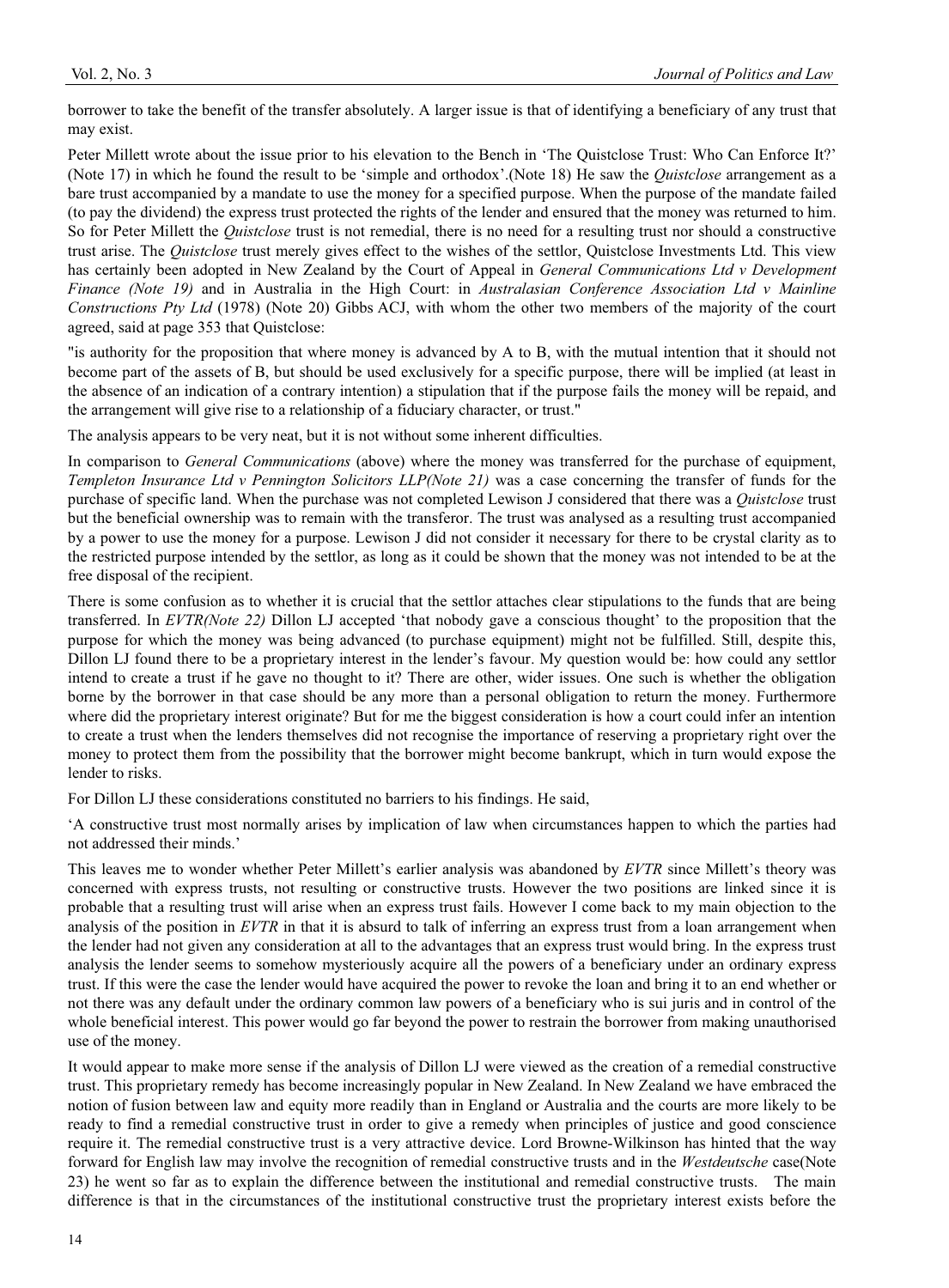plaintiff comes to court and the court just gives effect to a trust which arose out of specific circumstances. However, the remedial constructive trust gives rise to a previously non-existent proprietary interest at the discretion of the court to reverse some injustice.

As early as 1949 Sir Alfred Denning (as he then was) gave the first Hamlyn Lecture in which he identified the challenge facing the court as being to develop 'new and up-to-date machinery'. In his judgment of the previous year, *Nelson v Larholt (Note 24)* he said,

"It is no longer appropriate, however, to draw a distinction between law and equity …. Remedies now depend on the substance of the right, not on whether they can be fitted into a particular framework. The right here is not peculiar to equity or contract or tort, but falls naturally within the important category of cases where the Court orders restitution, if the justice of the case so requires"(Note 25)

In 1972 during Lord Denning's term as Master of the Rolls, in his judgment in *Hussey v Palmer(Note26)* Lord Denning made the remark that the resulting trust and the constructive trust 'run together'. 'By whatever name it is described,' he said, 'it is a trust imposed by law whenever justice or good conscience require it.' He went on to say, 'It is a liberal process, founded upon large principles of equity, to be applied in cases where the defendant cannot conscientiously keep the property for himself alone'.

In 1990 *Aquaculture Corp v NZ Green Mussel Co Ltd (Note 27)* was decided by the New Zealand Court of Appeal and in this case the court formulated the 'basket of remedies' approach. The aim was to make as full a range of remedies available as possible so that a remedy might be chosen because it is appropriate without having to consider whether its origin was in common law, equity or statute. This decision signalled the New Zealand Court of Appeal's willingness to focus on the outcome of a particular case rather than the theoretical foundations of the remedy so the remedy could be chosen on the basis that it provides the best outcome not because the antecedents of the remedy arose out of equity or the common law or even indeed from statute.

Parties who considered themselves to be in a contractual, non-fiduciary, relationship may find they are bound to undertake all the rigorous duties that are demanded of a trustee and money they regarded as profit becomes the subject matter of a hitherto unsuspected trust. For example in the case of *Dickie v Torbay Pharmacy (1986) (Note 28)* in 1995, a fiduciary relationship was found to exist between potential joint venturers. When a breach of the fiduciary duty occasioned the finding of a proprietary remedy, the remedial constructive trust was applied. Hammond J considered the nature of a constructive trust and concluded that 'functionally constructive trusts can, and do, serve a variety of purposes'. He came to the conclusion that abstract theory should give way to the circumstances of a given case, the nature of the wrong and whether proprietary relief is appropriate. Equity affords the judge the opportunity to protect property by way of a constructive trust and force the disgorgement of money to the party who has been wrongly denied it. In New Zealand it makes no difference whether the parties were engaged in a commercial enterprise which would normally have been governed by a contractual relationship, the equitable remedy is available.

So if we were to apply the remedial constructive trust to the *Quistclose* trust it would work in the following way. The money advanced by Quistclose Investments Ltd would have been impressed by a trust by way of the intended use to which the funds were to be put. If the intended purpose was not and could not be fulfilled it would be unconscionable for Rolls Razor to keep the funds (albeit that they were in the hands of Barclays Bank) and it could even be seen as an unjust enrichment on the part of Rolls Razor if the funds were not returned. One huge disadvantage of this analysis is the fact that by appealing to a court in equity all the maxims of equity come into play. The remedy is discretionary and depends upon, amongst other things, the equitable nature of the lender's claim. If the lender has a vested interest in deceiving the public as to the true financial position of the borrower and if the borrower were to be shown as trading while insolvent, it is very unlikely that equity will look very kindly on either the lender or the borrower to the extent of applying an equitable remedy.

Perhaps there is another possible analysis of the case. Perhaps the *Quistclose* arrangement might be seen as being a particular kind of express trust which falls outside the requirement to show certainty of object, that is to say to show that there is a human beneficiary rather than just a purpose to which the money should be used. In *Quistclose* the emphasis is placed on the purpose which has been impressed upon the transferred money and I think it is easy to overlook the problem of discovering who the beneficiaries of the trust are. If the shareholders are identified as the beneficiaries of an express trust then the answer is clear – simply find the company's list of shareholders and distribute the money. However that is said to be impossible since the company no longer exists. A trust needs beneficiaries who can enforce the trust as against the trustees. If the shareholders are not the beneficiaries then it is a purpose trust and, not being a charitable trust, it should be declared void. The whole idea of a resulting trust coming into play when an express trust fails will only work if there is an express trust to begin with.

There was an attempt in *Giles v Westminster Savings Credit Union (Note 29)* in the British Columbia Supreme Court where Sigurdson J tried to clothe a *Quistclose* – like arrangement with the three certainties required for the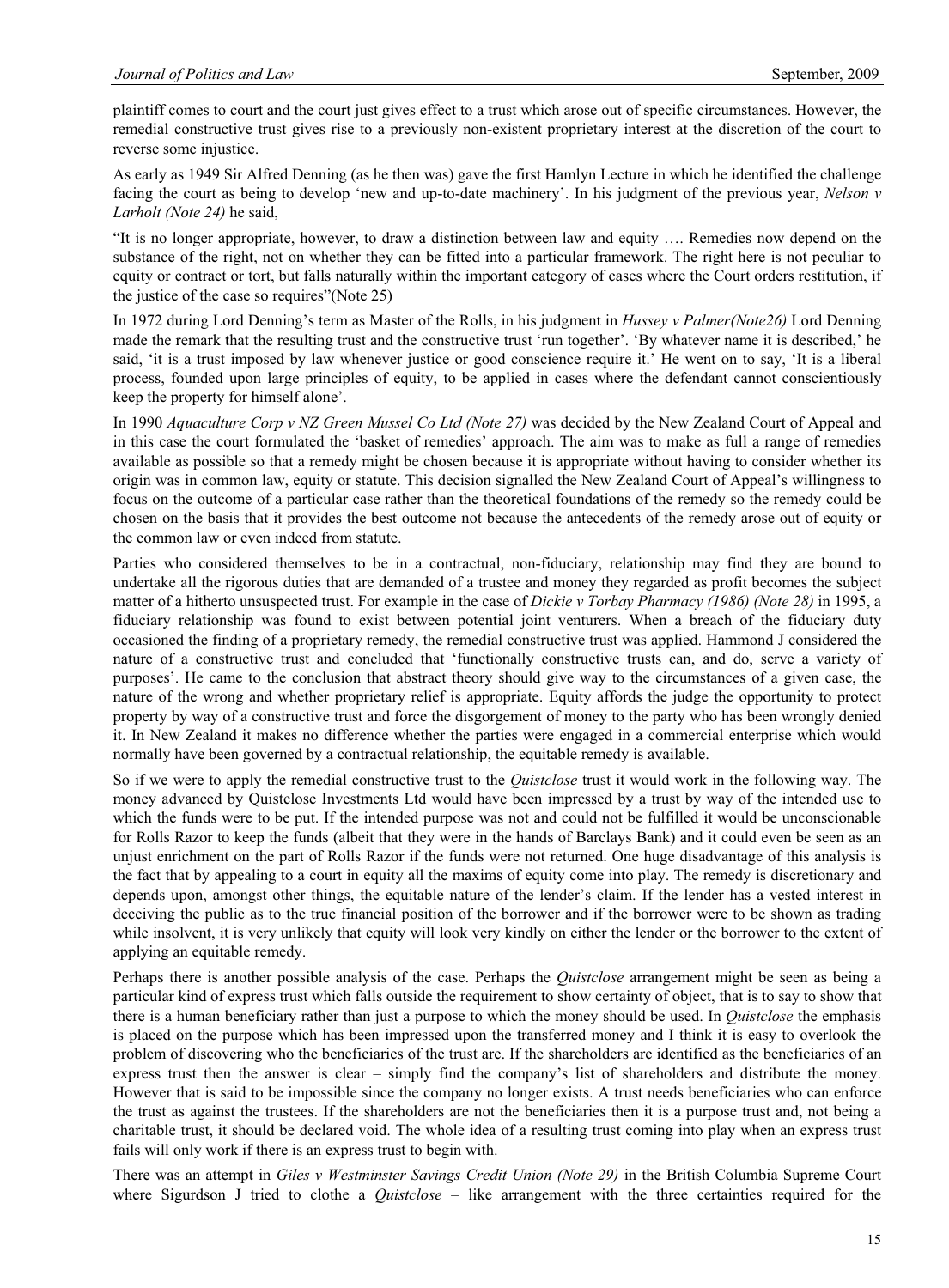establishment of an express trust. This attempt was doomed to failure as an express trust requires certainty of intention and it was impossible to show a clear intention by the parties that the beneficial interest was to remain in the lender.

Another approach to the issue of where the beneficial interest lies in the *Quistclose* trust comes from an Australian case, *Australian Elizabethan Theatre Trust(Note 30)* in which Gummow J said that, while the borrowers remain solvent, they hold the interest for the benefit of the creditors. Once the borrowers are insolvent the property returns to the lender by way of a gift over. This analysis is hard to accept because if the creditors have the beneficial interest in the property it is difficult to see how this is terminated on the insolvency of the borrowers.

If there is no certainty of object or certainty of beneficiary there can be no trust unless we can bring the *Quistclose* trust in line with a case from 1969 called *Re Denley's Trust Deed(Note 31)* (hereafter *Denley).* The settlor in *Denley* wanted to provide sports and recreation facilities for his employees and their families and friends. He transferred funds to trustees with the instructions as to their duties. The trust was challenged as being a non-charitable purpose trust and therefore void for not having human beneficiaries. Goff J overcame the problem by taking the approach that the *Denley*  trust lay outside the mischief of the beneficiary rule. In other words this was an exception to which the beneficiary rule need not be applied. In any case the court found that there was in fact a trust for persons, simply expressed as a trust for a purpose. If we could apply that reasoning to *Quistclose* we may be able to overcome some of the problems inherent in finding a valid trust if we simply say the case falls outside the mischief envisaged by the beneficiary rule requirements. This was the conclusion reached by Ho and Smart. (Note 32)

In this way *Quistclose* would simply step into the anomalous class of extraordinary trusts that are not void for lack of a beneficiary. Trusts for the upkeep of tombs and graveyards fall into this class as do trusts for the maintenance of packs of hunting hounds and stables of racehorses. If the purpose fails then a resulting trust is imposed and the subject matter of the trust returns to the transferor. In Re *Westar Mining Ltd (Note 33)* it was assumed by the court that the *Quistclose* trust is a purpose trust, in fact the two were treated as being synonymous. Mutual intention to create a trust was found to exist so that money in a bank account was found to be impressed with the trust and not available to the mine's creditors. The issue of lack of certainty of beneficiaries was not discussed. It was assumed that this type of trust was outside the mischief for which the rule relating to beneficiaries was created.

However it is a rather large step to take from the accepted exceptions to the beneficiary principle which enable the courts to allow trusts for tombs or beagles, to the *Quistclose* trust which allows funds in a bankrupt's bank account to be shielded from the claims of creditors. Even if we proceed via *Denley* it seems to be stretching the bounds of reasoning by analogy. In *Denley* there were humans who would benefit from the trust, in *Quistclose* the shareholders cannot benefit from a company that is no longer trading. In *Denley* there is no doubt about who are the trustees and there is no doubt about the settlor's intentions. In *Quistclose* the restrictions on the use of the money did not come from the settlor but from another party. It cannot be said that the settlor made its intentions clear. There is also doubt about who the court thought was the trustee, Rolls Razor or Barclays Bank. My final objection to analysing *Quistclose* as a *Denley*  type trust is that in *Quistclose* the trust concept is being used to disgorge money in a kind of action for restitution.

If we reject the purpose trust analysis then we may favour the interpretation of Potter LJ in *Twinsectra v Yardley (Note 34)* where he described the arrangement as an 'express pupose trust'. Adopting an analysis of Peter Gibson J in *Carreras Rothmans Ltd v Freeman Matthews Treasure Ltd (Note 35)* Potter LJ said, 'as long as the primary purpose trust continues, the beneficial interest in the monies lent is "in suspense" until applied for that purpose.' (Note 36) There are several examples of cases where that approach seems to have been applied. From the Alberta Court of Queen's Bench in 2003 comes the case of *Reed v Toronto-Dominion Bank.(Note 37)* Master Funduk was trying to resolve the issue of what happened to \$75,000 that Reed gave to purchase certain shares. In answering a question as to whether the money was the subject matter of a trust, Master Funduk responded'

'If money is given to be used only for a specific purpose it is today called a Quistclose trust.' (Note 38)

And having thus established the trust he went on to make two of the defendants liable in knowing assistance in the breach of the trust because the shares were not bought with the trust money. Master Funduk had no difficulty with the notion that the beneficial interest could be held in suspense in this way and if not applied for the specified purpose would crystallise in favour of the plaintiff.

In another Canadian case, this time from the British Columbia Supreme Court in 2004 Mr Zhou met Ms Wang in a massage parlour and was so taken with her that he gave her some money to pay off her husband. She said she was in an arranged marriage for the purpose of acquiring Canadian residence and was indebted to her husband. This money was said by the court to be under a trust following *Quistclose,* as the money was advanced for a special purpose and thus became impressed with a trust for the purpose. (Note 39) Ms Wang did not enjoy the beneficial ownership of the money and when the money was not used for the purpose of paying off her husband the beneficial interest that had been in suspense vested once more in Mr Zhou.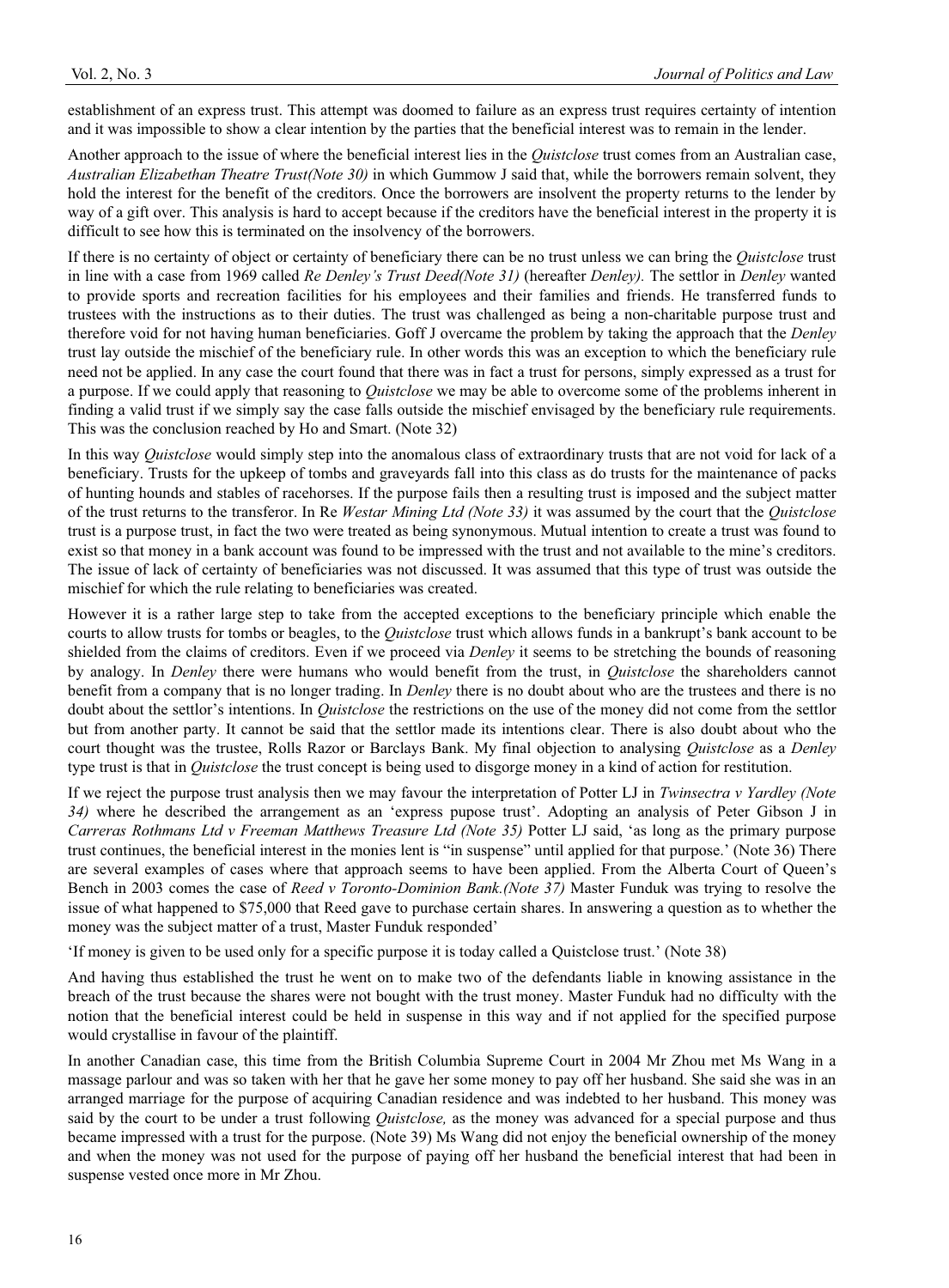It would appear that, whatever its theoretical basis, the *Quistclose* trust is being applied on the broad jurisdiction of equity in many common law countries. The questions with regard to the difficulty in adhering to the beneficiary principle seem to have been forgotten.

During later years it would appear that the original reasoning in *Quistclose* has been expanded. It is not clear exactly when this happened but certainly in 1988 there is evidence that the *Quistclose* principle remained limited to its original parameters. For example in Re Miles; Ex parte National Australia Bank Ltd v Official Receiver in Bankruptcy which was heard in the Federal Court of Australia (Note 40) it was held that the principle in *Quistclose* is limited to situations where money is paid to the payee for the purpose of discharging debts and that purpose fails.

This original version of the principle expounded in *Quistclose* was correctly supported by precedent from the nineteenth century. However by 2002, in the words of Lord Millett in *Twinsectra.* (Note 41)

'Money advanced by way of a loan normally becomes the property of the borrower……….But it is well established that a loan to a borrower for a specific purpose gives rise to fiduciary obligations on the part of the borrower which a court of equity will enforce. In the earlier cases the purpose was to enable the borrower to pay his creditors, or some of them, but the principle is not limited to such cases'.

The expanded version is now being relied upon to enable transferred property to be returned to the transferor in many varied situations without the benefit of a sound basis of precedent or conceptual certainty. The situations vary from case to case but all of the instances are based on the words of Lord Millett cited above. For example there was the case of a Greek wife who managed to reclaim her lottery winnings of 2 billion drachmas after her husband had taken it out of their joint account to set up a foreign exchange margin account in the UK on the basis that when she placed the money in the account it was impressed with a *Quistclose* trust. Accordingly the proceeds could be traced into the new, US dollar bank account and members of the bank's staff were found to be liable for knowingly assisting the husband in breach of the trust. (Note 42)

Whereas in *Miles* (above) the court found that there was no trust over a bankrupt's funds, in 2002,*Kennedy v Bohnet*  (Note 43) when in a bankrupt held a deposit in his account for the purchase of a golf course, the court found there to be 'an express Quistclose trust… The \$ 400,000 was to be used for a specific purpose only and if it was not used for that purpose it was to be returned.' The *Quistclose* trust has been used as the equitable interest forming the basis upon which to lodge a caveat (Note 44) but for the most part the greatest use has been in the area of insolvency. For example the case of *Glen Eight Pty v Home Building Pty Ltd* (Note 45) concerned a transfer of funds into a mixed bank account. The court was able to discern that the funds paid in by the defendant were impressed with the purpose of paying the contractors and that was sufficient to merit the imposition of the *Quistclose* trust.

In the same court, in the same year the Supreme Court of New South Wales appears to has come to its own definition of the *Quistclose* trust in *Frontier Touring Co Pty Ltd v Rodgers (as liquidator of Kidz.net Services Pty Ltd (in liq*)) (Note 46) where it was stated:

'It is unconscionable for a man to obtain money on terms as to its application and then disregard the terms on which he received it. Such conduct goes beyond a mere breach of contract…**.**In the present case, as I have already said, the relationship of the plaintiff and Kidz.net was not that of lender and borrower. In conceptual terms, the plaintiff may be regarded as having settled funds on Kidz.net so that Kidz.net might apply them in the manner stated. This, to my mind, reinforces the applicability of the resulting trust principles referred to in *Twinsectra*. The plaintiff paid money to Kidz.net (and Kidz.net accepted it from the plaintiff) for a stated purpose, so that Kidz.net came to hold the money upon trust to apply it for that purpose and, in default, to hold it for the plaintiff. Clearly implicit in the trust was a duty on the part of Kidz.net not to apply the money otherwise than in fulfilment of the stated purpose. That duty was accordingly a fiduciary duty.'

I think this is a most comprehensive analysis with, I believe, all the elements from the different ways of explaining the *Quistclose* trust. We have the unconscionablity of the remedial constructive trust, the plaintiff as settlor of funds, and a resulting trust. We have the element of the purpose trust with a trust crystalising in the event of default and a fiduciary duty not to misapply the funds. This analysis adheres most closely with the fundamental principles of the trust, created by the Court of Equity to work on the conscience of the transferee and in my view is the best way of looking at the *Quistclose* trust.

Flexibility has always been prized by Equity but the note of caution is often sounded that too much flexibility leads to uncertainty and too much discretion is judicial anarchy. However, if a wrong is identified where no remedy as yet would give relief it seems that it is the very essence of equity that all available sources should be used to find a remedy.

Even in criminal cases, for example involving money laundering, principles of equity are being called upon to recover funds. For example *PBM (HK) Ltd v Tang & Ors (Note 47)* was a case an employee who utilised accounts of his employer's clients to engage in money laundering practices. The profits from his illegal activities were passed to his girl friend, with whom he was living, and placed in her bank account. Although she did not take part in the money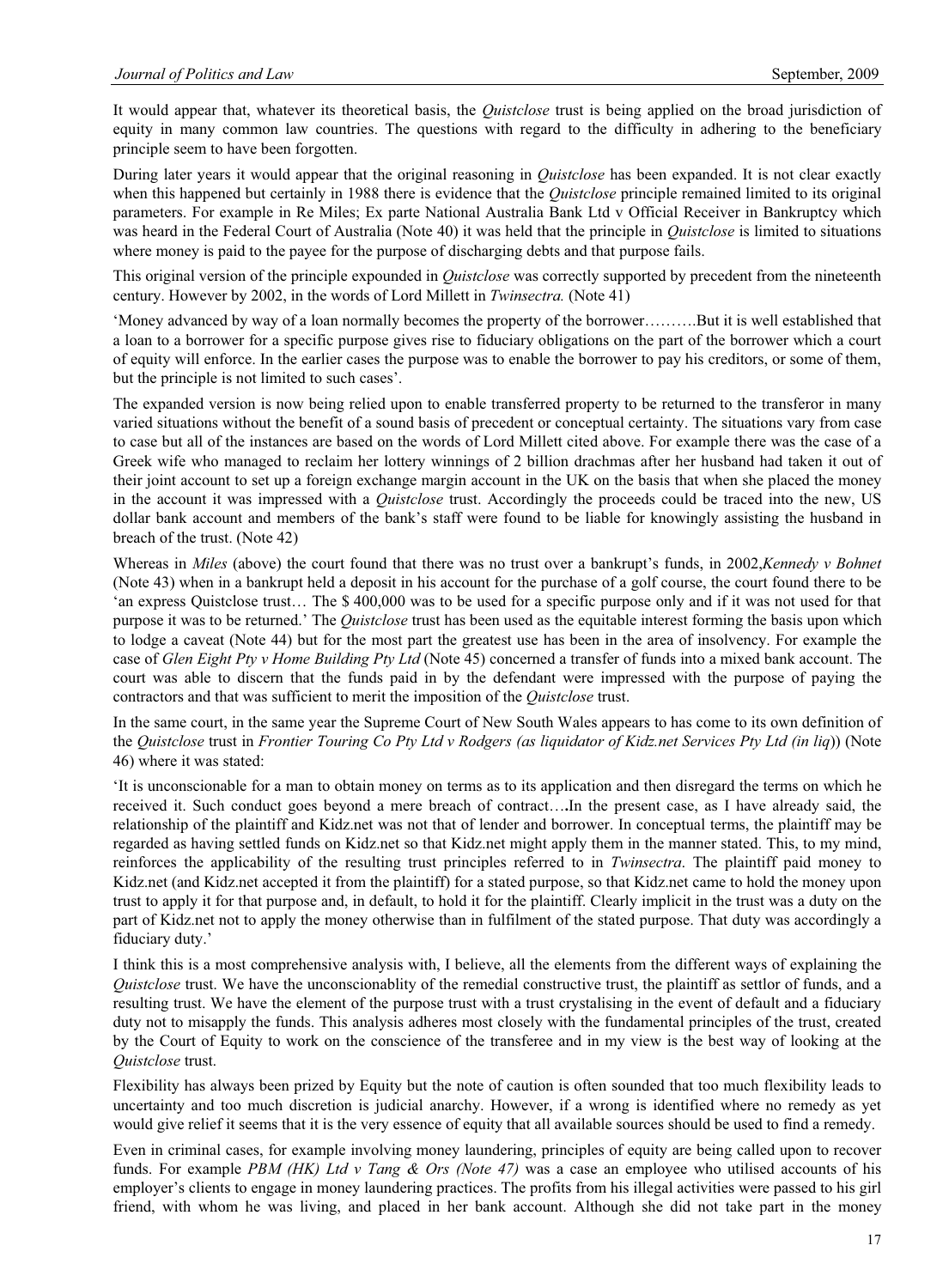laundering it was held by the court that she 'must have known' that her boyfriend could not have come by such large amounts of money legally. Plus she knew that her boyfriend had a slavish lifestyle which he could not have maintained on his salary. These facts, said the court, were enough to trigger the equitable principle of tracing. She was not prosecuted, and her own dishonesty was not proven, just that of her boyfriend. The court assumed her knowledge of the dishonest activities of Tang and was prepared to use equitable principles to disgorge the money from her account.

Equity is commonly used in this pragmatic way to provide the courts with a remedy that perhaps otherwise would not be available. So it is with the *Quistclose* trust. While the roots of the conceptual analysis of *Quistclose* remain open to debate, in many courts the practical ramifications of that conceptual uncertainty are being eroded, particularly in commercial cases. Perhaps it is sometimes felt necessary to impart some sense of morality into cases involving businessmen or sometimes the reason is pragmatic, simply to find the most suitable remedy for the situation.

## **References and Notes**

Ex parte Holland and Hannen. (1891). 8 Morr 243 at 248.

A-G for Hong Kong v Reid. (1994). 1 AC 324 is a good example of a constructive trust that has been imposed as a result of circumstances.

Reinterpreting the Quistclose Trust; *a Critique of Chambers' Analysis Oxford Journal of Legal Studies*. (2001). 21(2) 267

## **Notes**

Note 1. S Hedley, 'Rival Taxonomies Within Obligations: Is There a Problem?' in S Degeling & J Edelman (Eds) Equity in Commercial Law (Lawbook Co., Sydney, 2005)

Note 2.From Barclays Bank Ltd v Quistclose Investments Ltd [1970] AC 567

Note 3.Above n 2

Note 4. (1806) 12 Ves 119

Note 5.In 1884 North J referred to these principles as 'very well known law'. He said, in Gibert v Gonard, 'It is very well known law that is one person makes a payment to another for a certain purpose, he must apply it to the purpose for which it was given.'

Note 6.Toovey v Milne (1819) 2 B & Ald 683 at 683.

Note 7. ibid

Note 8. (1859) 2 E & E 29

Note 9.Ex parte Holland and Hannen (1891) 8 Morr 243 at 248

Note 10. Re Denley's Trust Deed [1969] 1 Ch 373

Note 11.In W Swadling (Ed) The Quistclose Trust: Critical Essays, (Hart Publishing, Oxford, 2004) at 1.

Note 12. A-G for Hong Kong v Reid [1994] 1 AC 324 is a good example of a constructive trust that has been imposed as a result of circumstances.

Note 13. [1970] AC 567, 579, 582.

Note 14. Ibid at 579-580.

Note 15.For example: Re Lipinski [1976] Ch 235, Re Osoba [1979 1 WLR 247.

Note 16. See Re Farepack Food & Gifts Ltd (In administration) [2006] EWHC 3272 (Ch) (Companies Court)

Note 17. (1985) 101 LQR 269

Note 18. Ibid at 284

Note 19. [1990] 3 NXLR 406

Note 20.141 CLR 335

Note 21. [2006] EWHC 685 (Ch)

Note 22. [1987] BCLC 646

Note 23. Westdeutsche Landesbank Girozontrale v Islington Borough Council [1996] AC 669.

The former arises as at the date of the circumstances that give rise to it. The court merely acknowledges that the constructive trust has come into existence. On the other hand the latter is a judicial remedy which gives rise to an equitable obligation. It is at the discretion of the court and if the remedial constructive trust acts to the prejudice of third parties, this also is at the discretion of the courts.